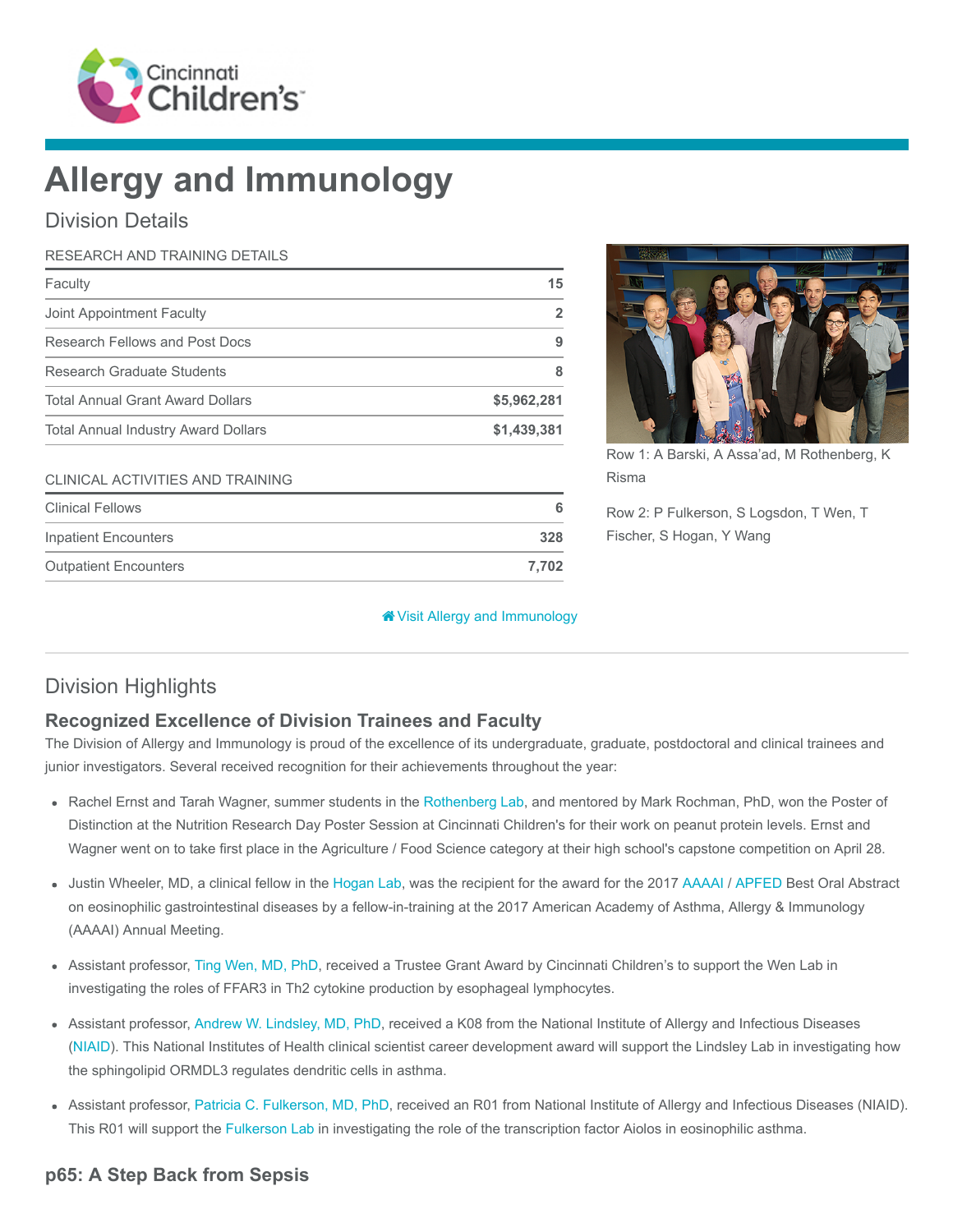Sepsis is a life-threatening condition caused by the body's response to infection injuring a person's own organs and tissues and causing endotoxic shock. Sepsis is primarily caused by Gram-negative bacteria, which trigger immune cells and cytokines. A [study,](https://www.ncbi.nlm.nih.gov/pubmed/27932520) published in Innate Immunity, and led by Simone Vanoni, PhD, and our division's director of research, [Simon P. Hogan, PhD,](https://www.cincinnatichildrens.org/bio/h/simon-hogan) demonstrates that lack of the protein p65, a part of the NF-κB transcription complex, in macrophages caused increased mortality in mice with endotoxic shock and that there is an association with the excessive production of proinflammatory cytokines. These findings identify a new role for NF-κB in the negative regulation of myeloid cell proinflammatory activity and function in sepsis.

#### Cadherin 26: Adhesion and Immunomodulation During Allergic Inflammation

Cadherins mediate diverse processes critical in inflammation, including cell adhesion, migration and differentiation. A recent [study](https://www.ncbi.nlm.nih.gov/pubmed/28051089), published in Mucosal Immunology and led by Julie Caldwell, PhD, and [Marc E. Rothenberg, MD, PhD](https://www.cincinnatichildrens.org/bio/r/marc-rothenberg), reported that an uncharacterized cadherin, cadherin 26 (CDH26), is highly expressed by epithelial cells in human allergic gastrointestinal tissue, such as the stomach tissue of patients with eosinophilic gastritis (EG) and esophageal tissue of patients with eosinophilic esophagitis (EoE). In vitro characterization revealed that CDH26 not only enhanced cellular adhesion through binding catenin and integrin, but also had an interesting inhibitory role when expressed as an Fc-fusion protein, with CDH26-Fc inhibiting activation of human CD4+ T cells in vitro, including secretion of IL-2. As CDH26 regulated leukocyte adhesion and activation, it may represent a novel checkpoint for immune regulation and therapy of eosinophilic gastrointestinal disorders (e.g., EG and EoE) via CDH26-Fc. A [patent](http://patft.uspto.gov/netacgi/nph-Parser?Sect1=PTO1&Sect2=HITOFF&d=PALL&p=1&u=%2Fnetahtml%2FPTO%2Fsrchnum.htm&r=1&f=G&l=50&s1=9,345,763.PN.&OS=PN/9,345,763&RS=PN/9,345,763) concerning this work was recently granted by the USA patent office.

#### Memory T Cell Epigenome Encodes Rapid Recall Ability

Even though T-cell receptor (TCR) stimulation with a co-stimulation is sufficient for the activation of both naïve and memory T cells, the memory cells are capable of producing lineage-specific cytokines much more rapidly than the naïve cells. The mechanisms behind this rapid recall response of the memory cells are still not completely understood. In a [study](https://www.ncbi.nlm.nih.gov/pubmed/28054639) published in Scientific Reports, [Artem Barski, PhD](https://www.cincinnatichildrens.org/bio/b/artem-barski), together with colleagues from the National Institutes of Health ([NIH](https://www.nih.gov/)) and [New York University](https://www.nyu.edu/), epigenetically profiled human resting naïve, central and effector memory T cells using ChIP-Seq and found that unlike the naïve cells, the regulatory elements of the cytokine genes in the memory T cells marked by activating histone modifications even in the resting state. Therefore, the ability to induce expression of rapid recall genes upon activation associates with the deposition of positive histone modifications during memory T cell differentiation. The researchers propose a model of T cell memory, in which immunologic memory state encoded epigenetically, through poising and transcriptional memory.

#### Siglec-8: Engaging Eosinophil Cell Death

Activation of Siglec-8 receptor on human eosinophils leads to eosinophil reactive oxygen species production and cell death. A [study](https://www.ncbi.nlm.nih.gov/pubmed/27682013) published in Immunobiology and led by [Dr. Nives Zimmermann, MD](https://www.cincinnatichildrens.org/bio/z/nives-zimmermann), evaluated the suspected role of Src family kinases (SFKs) in this pathway. They discovered the requirement of SFKs for the production of intracellular reactive oxygen species via this pathway and that both the reactive oxygen species and the requirement of SFKs for Siglec-8–induced cell death in activated eosinophils. Deciphering the molecular basis of eosinophil cell death may inform translational and clinical research, as accumulation of activated eosinophils can contribute to inflammation and damage in conditions such as asthma and eosinophilic gastrointestinal disorders.

#### Tissue Identity in Organ-specific Responses of Allergy

Despite systemic sensitization to the triggering allergens, allergic inflammation manifests in different organs—lungs, skin and esophagus for patients with asthma, atopic dermatitis and eosinophilic esophagitis (EoE), respectively. The disparity between the systemic trigger yet organ-specific response is not well understood. In a [study](https://www.ncbi.nlm.nih.gov/pubmed/28104354) published in The Journal of Allergy and Clinical Immunology, Mark Rochman, PhD; Jared Travers, PhD; and [Marc E. Rothenberg, MD, PhD,](https://www.cincinnatichildrens.org/bio/r/marc-rothenberg) assessed the potential role of organ-specific genes in the differential manifestation of allergy. They characterized the expression of esophagus-specific genes identified by The Human Protein Atlas Project, which maps the molecular signature of tissues, in esophageal biopsy specimens of patients with EoE, a chronic, inflammatory, food allergen–driven disorder of the esophagus. Strikingly, about 39% of esophagus-specific genes had altered expression in EoE biopsies, with the downregulation of approximately 90% of these genes. These findings reveal a profound loss of differentiation within the esophageal epithelium. The whole-exome sequencing revealed mutations in several esophagus-specific genes in EoE tissue. Notably, prior research showed that the gene most strongly associated with EoE disease risk, CAPN14, encodes an esophagus-specific protease. These collective findings suggest that the pathogenesis of EoE involves a loss of esophageal differentiation and expand our understanding of the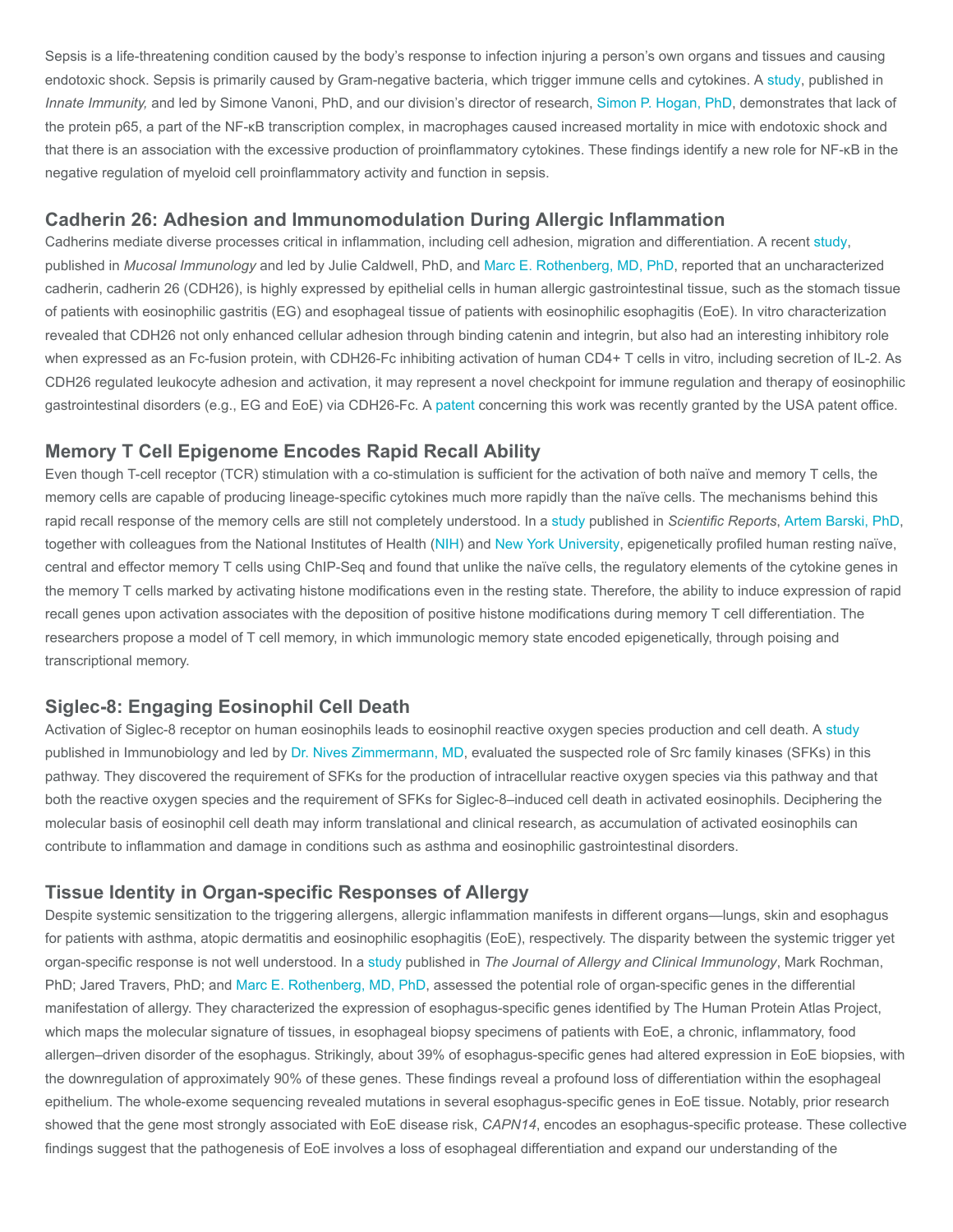propagation of allergic inflammation on the level of tissue molecular identity, suggesting that genetic profiling of tissue-specific genes may have diagnostic and prognostic value for EoE and potentially other allergic conditions.

#### 2017 NIAID Addendum Guidelines for Preventing Peanut Allergy

In 2015, findings from a landmark National Institute of Allergy and Infectious Diseases ([NIAID\)](https://www.niaid.nih.gov/)-funded clinical trial, called the Learning Early About Peanut ([LEAP](http://www.leapstudy.com/)) study, showed that introducing peanut-containing foods to infants at high risk for developing peanut allergy was safe, and led to an 81% relative reduction in the subsequent development of peanut allergy. Due to the strength of these results, NIAID established a coordinating committee that convened an expert panel to update the 2010 Guidelines to specifically address the prevention of peanut allergy. The division's director of clinical services, [Amal H. Assa'ad, MD,](https://www.cincinnatichildrens.org/bio/a/amal-assaad) contributed through service on the coordinating committee and expert panel to these [Addendum Guidelines for the Prevention of Peanut Allergy in the United States](https://www.niaid.nih.gov/diseases-conditions/guidelines-clinicians-and-patients-food-allergy) published in the January 2017 issue of Annals of Allergy and Immunology along with an [editorial](https://www.ncbi.nlm.nih.gov/pubmed/28153078) by Amal H. Assa'ad, MD. These addendum guidelines are a major paradigm reversal by recommending early peanut introduction to infants, the importance evidenced by these guidelines published in seven prestigious journals in the fields of allergy, dermatology, nutrition and general pediatrics. Read the [National Public Radio segment](http://www.npr.org/sections/health-shots/2016/11/11/501594010/hey-baby-meet-peanuts-how-and-when-to-safely-introduce-the-food) (by Patti Neighmond), the [Reuter's article](http://www.reuters.com/article/us-health-allergies-peanuts-idUSKBN1361VW?feedType=RSS&feedName=healthNews&utm_source=feedburner&utm_medium=feed&utm_campaign=Feed%3A+reuters%2FhealthNews+%28Reuters+Health+News%29) (by Rob Goodier), and a related [Journal of Allergy and Clinical Immunology](http://www.jacionline.org/article/S0091-6749(16)30879-X/pdf) editorial about the LEAP study findings about early allergen consumption.

#### Food Allergy Desensitization and Tolerance Induction and Disparities

Clinical trials for the desensitization and induction of tolerance in children and adults with food allergy continued with the contributions of our division's director of clinical services, [Amal H. Assa'ad, MD;](https://www.cincinnatichildrens.org/bio/a/amal-assaad) physicians, such as [Michelle B. Lierl, MD,](https://www.cincinnatichildrens.org/bio/l/michelle-lierl) and [Stephanie L Logsdon, MD;](https://www.cincinnatichildrens.org/bio/l/stephanie-logsdon) fellows; research nurses and coordinators; and the Shubert Clinic. Completed studies include epicutaneous immunotherapy (known as the peanut patch, and manufactured as Viaskin®), oral immunotherapy for peanut allergy and oral immunotherapy for multiple food allergens, with the last employing an anti-immunoglobulin E under the marketed name of Xolair® (omalizumab) to reduce the incidence of side effects that accompany oral immunotherapy. The peanut (LAMP-based) vaccine study was also initiated, with participants progressing from randomized, placebo-controlled trials to a higher dose phase. Furthermore, Amal H. Assa'ad, is collaborating in National Institutes of Health ([NIH\)](https://www.nih.gov/)-funded research to examine racial and ethnic disparities in food allergy, the FORWARD [study,](https://www.ncbi.nlm.nih.gov/pubmed/27888035) showed that children who were parentidentified as African American, or Hispanic, had different food allergen profiles, higher rates of associated atopic conditions, and increased rates of food allergen–associated anaphylaxis and emergency department visits than children who were parent-identified as Caucasian.

#### Physician Receives 2017 Clinical Care Award

The Faculty Awards Committee at Cincinnati Children's selected [Michelle B. Lierle, MD,](https://www.cincinnatichildrens.org/bio/l/michelle-lierl) for the Clinical Care Award. This is a well-deserved honor for Dr. Lierl, who is now in her 30th anniversary year at Cincinnati Children's. In addition to her great clinical service, Dr. Lierl [researches](https://www.cincinnatichildrens.org/research/divisions/a/allergy-immunology/labs/lierl) fungal allergens and has created a [fungal spore photo website](https://sites.google.com/site/fungalspores/welcome-to-the-fungal-spore-photo-site).

#### Fellowship Director Receives 2017 AAAAI Distinguished Service Award

The American Academy of Asthma, Allergy & Immunology ([AAAAI](http://www.aaaai.org/)) selected the director of our Allergy / Immunology Fellowship Program, [Kimberly A. Risma, MD, Ph](https://www.cincinnatichildrens.org/bio/r/kimberly-risma)[D for their 2017 Distinguished Service Award based on her leadership with the Chrysalis Project. The Chrysalis](https://www.aaaai.org/about-aaaai/service-and-stewardship/chrysalis-project) Project is a program for medical students and internal medicine and/or pediatric residents that provides them the opportunity to explore a career in allergy / immunology. Housed within the AAAAI Annual Meeting, it includes pairing the Chrysalis mentee with a fellow-in-training mentor, didactic lectures with allergy/immunology faculty, career option presentations, and free conference registration and access to the leading knowledge in the hundreds of AAAAI meeting sessions, workshops, symposia, seminars and oral abstracts. Dr. Risma has helped to propel this program to become a jewel of our society; thus greatly impacting our field and its future. Through her efforts, she has established a 'pipeline' of strong physicians in our field. In 2010, Dr. Risma received a nomination from the Board of AAAAI to assume the co-Chair position of the Chrysalis Program Project after a pause in the program's funding. Under her leadership, the program has expanded from 20 to 50 attendees per year. The Chrysalis Project has been extraordinarily well received as evident from the growing number of highly qualified applicants and attendees, the positive reviews, and the growing number of fellowship applicants who credit the Chrysalis Project.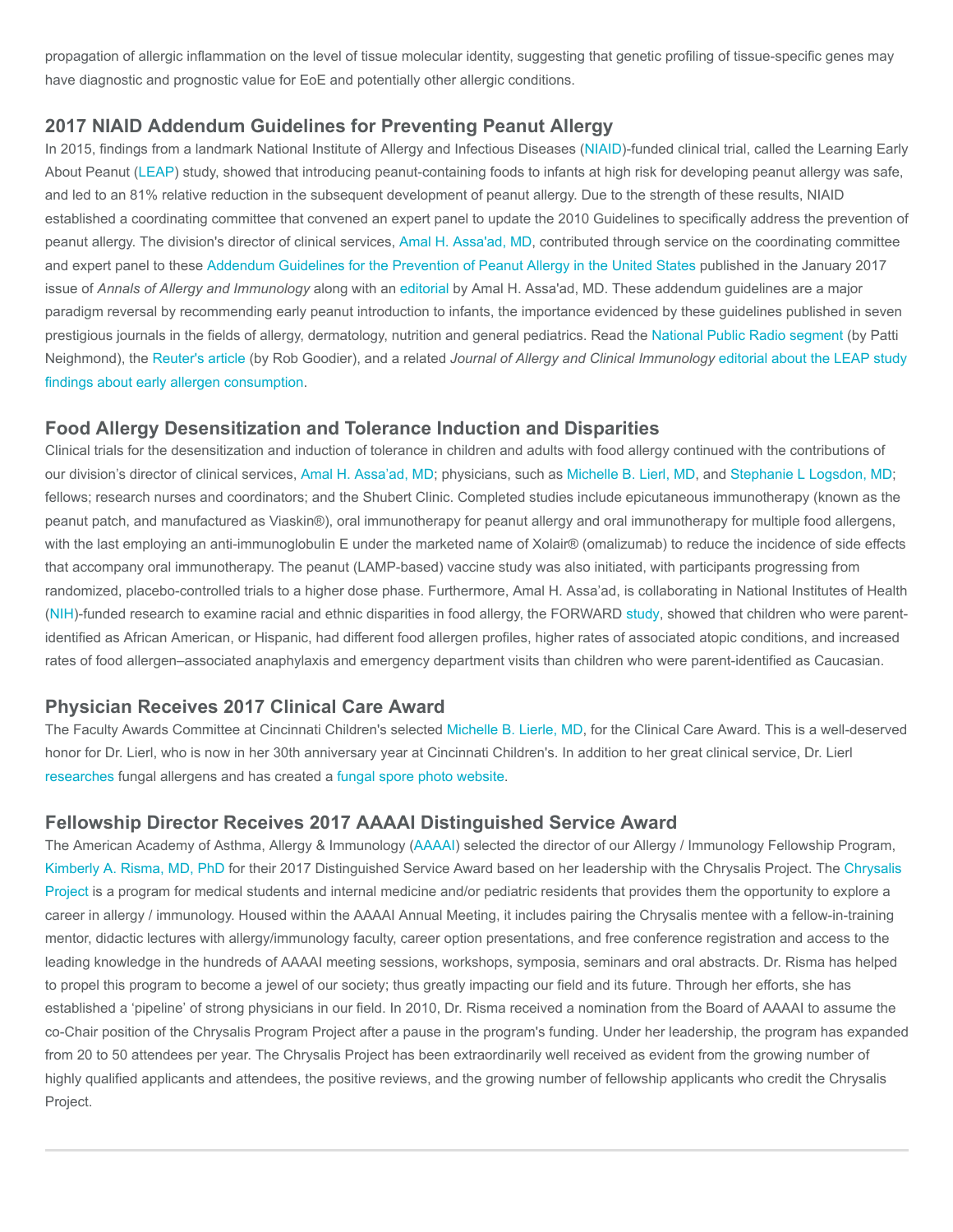## Division Publications

- 1. [Lyons JJ; Yu X; Hughes JD; Le QT; Jamil A; Bai Y; Ho N; Zhao M; Liu Y; O'Connell MP.](https://www.ncbi.nlm.nih.gov/pubmed/27749843) Elevated basal serum tryptase identifies a multisystem disorder associated with increased TPSAB1 copy number. Nature Genetics. 2016; 48:1564-1569.
- 2. [Rosen MJ; Karns R; Vallance JE; Bezold R; Waddell A; Collins MH; Haberman Y; Minar P; Baldassano RN; Hyams JS.](https://www.ncbi.nlm.nih.gov/pubmed/28132889) Mucosal Expression of Type 2 and Type 17 Immune Response Genes Distinguishes Ulcerative Colitis From Colon-Only Crohn's Disease in Treatment-Naive Pediatric Patients. Gastroenterology. 2017; 152:1345-1357.e7.
- 3. Loyer X; Paradis V; Hénique C; Vion AC; Colnot N; Guerin CL; Devue C; On S; Scetbun J; Romain M. Liver microRNA-21 is [overexpressed in non-alcoholic steatohepatitis and contributes to the disease in experimental models by inhibiting PPAR](https://www.ncbi.nlm.nih.gov/pubmed/26338827) alpha expression. Gut. 2016; 65:1882-1894.
- 4. Rothenberg ME. [A hidden residential cell in the lung.](https://www.ncbi.nlm.nih.gov/pubmed/27548525) Journal of Clinical Investigation. 2016; 126:3185-3187.
- 5. [Litosh VA; Rochman M; Rymer JK; Porollo A; Kottyan LC; Rothenberg ME.](https://www.ncbi.nlm.nih.gov/pubmed/28131390) Calpain-14 and its association with eosinophilic esophagitis. Journal of Allergy and Clinical Immunology. 2017; 139:1762-1771.e7.
- 6. [Goldberg MR; Elizur A; Nachshon L; Appel MY; Levy MB; Golobov K; Goldberg R; Stein M; Rothenberg ME; Katz Y.](https://www.ncbi.nlm.nih.gov/pubmed/27913305) Oral immunotherapy-induced gastrointestinal symptoms and peripheral blood eosinophil responses. Journal of Allergy and Clinical Immunology. 2017; 139:1388-1390.e4.
- 7. [Nowak-Wegrzyn A; Chehade M; Groetch ME; Spergel JM; Wood RA; Allen K; Atkins D; Bahna S; Barad AV; Berin C.](https://www.ncbi.nlm.nih.gov/pubmed/28167094) International consensus guidelines for the diagnosis and management of food protein-induced enterocolitis syndrome: Executive summary-Workgroup Report of the Adverse Reactions to Foods Committee, American Academy of Allergy, Asthma & Immunology. Journal of Allergy and Clinical Immunology. 2017; 139:1111-1126.e4.
- 8. [Togias A; Cooper SF; Acebal ML; Assa'ad A; Jr BJR; Beck LA; Block J; Byrd-Bredbenner C; Chan ES; Eichenfield LF.](https://www.ncbi.nlm.nih.gov/pubmed/28065278) Addendum guidelines for the prevention of peanut allergy in the United States: Report of the National Institute of Allergy and Infectious Diseases-sponsored expert panel. Journal of Allergy and Clinical Immunology. 2017; 139:29-44.
- 9. [Travers J; Rochman M; Miracle CE; Cohen JP; Rothenberg ME.](https://www.ncbi.nlm.nih.gov/pubmed/27664378) Linking impaired skin barrier function to esophageal allergic inflammation via IL-33. Journal of Allergy and Clinical Immunology. 2016; 138:1381-1383.
- 10. Venter C; Groetch M. [LEAPing ahead with early allergen consumption.](https://www.ncbi.nlm.nih.gov/pubmed/27566457) Journal of Allergy and Clinical Immunology. 2016; 138:1119-1121.
- 11. [Morris DW; Stucke EM; Martin LJ; Abonia JP; Mukkada VA; Putnam PE; Rothenberg ME; Fulkerson PC.](https://www.ncbi.nlm.nih.gov/pubmed/27199214) Eosinophil progenitor levels are increased in patients with active pediatric eosinophilic esophagitis. Journal of Allergy and Clinical Immunology. 2016; 138:915-918.e5.
- 12. [Gupta J; Johansson E; Bernstein JA; Chakraborty R; Khurana Hershey GK; Rothenberg ME; Mersha TB.](https://www.ncbi.nlm.nih.gov/pubmed/27297995) Resolving the etiology of atopic disorders by using genetic analysis of racial ancestry. Journal of Allergy and Clinical Immunology. 2016; 138:676-699.
- 13. [Lages CS; Simmons J; Maddox A; Jones K; Karns R; Sheridan R; Shanmukhappa SK; Mohanty S; Kofron M; Russo P.](https://www.ncbi.nlm.nih.gov/pubmed/27641439) The Dendritic Cell-T Helper 17-Macrophage Axis Controls Cholangiocyte Injury and Disease Progression in Murine and Human Biliary Atresia. Hepatology. 2017; 65:174-188.
- 14. [Lyons JJ; Liu Y; Ma CA; Yu X; O'Connell MP; Lawrence MG; Zhang Y; Karpe K; Zhao M; Siegel AM.](https://www.ncbi.nlm.nih.gov/pubmed/28126831) ERBIN deficiency links STAT3 and TGF-beta pathway defects with atopy in humans. The Journal of Experimental Medicine. 2017; 214:jem.20161435.
- 15. [McNally JP; Millen SH; Chaturvedi V; Lakes N; Terrell CE; Elfers EE; Carroll KR; Hogan SP; Andreassen PR; Kanter J.](https://www.ncbi.nlm.nih.gov/pubmed/28533414) Manipulating DNA damage-response signaling for the treatment of immune-mediated diseases. Proceedings of the National Academy of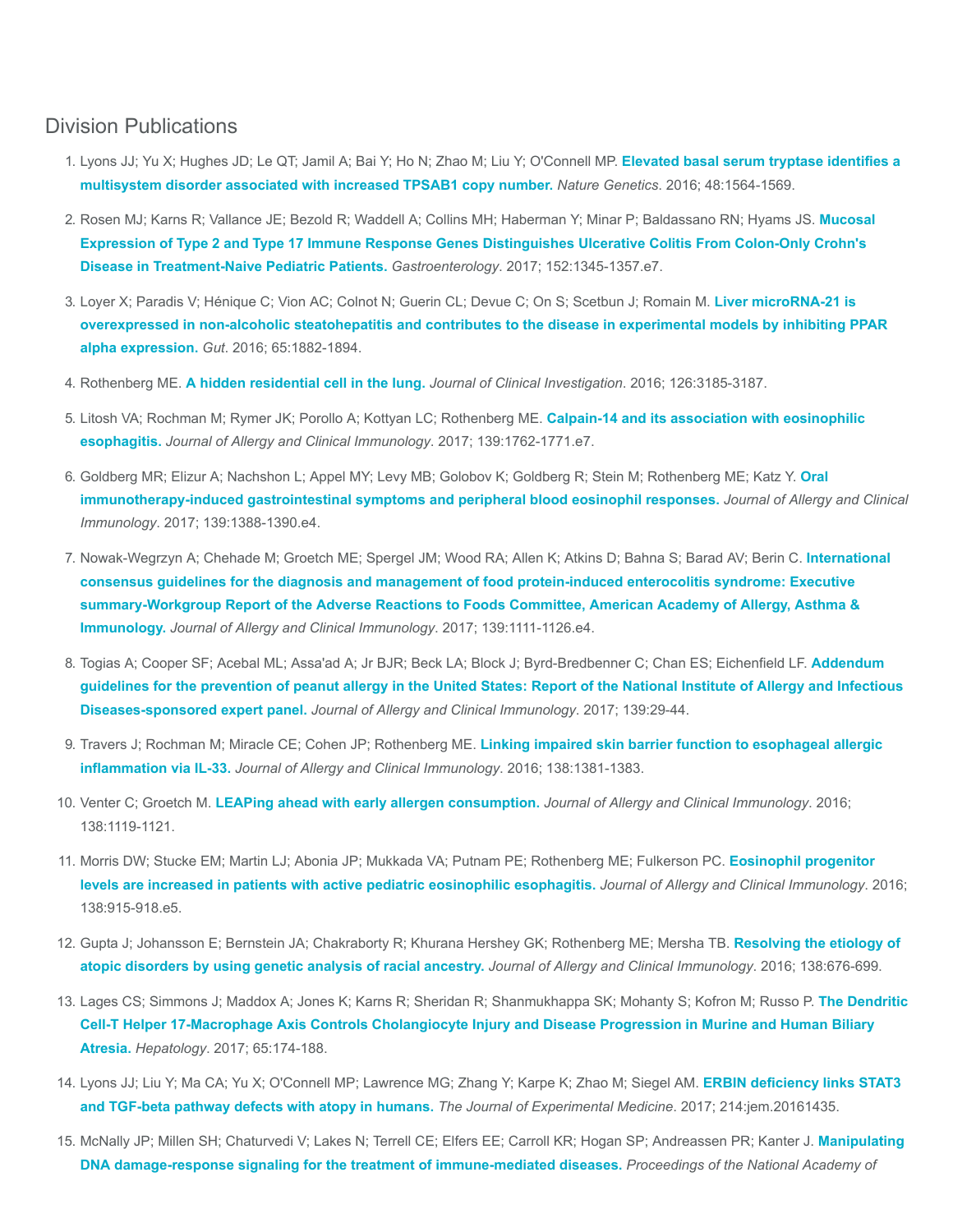Sciences of the United States of America. 2017; 114:E4782-E4791.

- 16. [Dellon ES; Collins MH; Bonis PA; Leung J; Capocelli KE; Dohil R; Falk GW; Furuta GT; Menard-Katcher C; Gupta SK.](https://www.ncbi.nlm.nih.gov/pubmed/27112108) Substantial Variability in Biopsy Practice Patterns Among Gastroenterologists for Suspected Eosinophilic Gastrointestinal Disorders. Clinical Gastroenterology and Hepatology. 2016; 14:1842-1844.
- 17. Shik D; Tomar S; Lee JB; Chen CY; Smith A; Wang YH. [IL-9-producing cells in the development of IgE-mediated food allergy.](https://www.ncbi.nlm.nih.gov/pubmed/27909880) Springer Seminars in Immunopathology. 2017; 39:69-77.
- 18. Kottyan LC; Rothenberg ME. [Genetics of eosinophilic esophagitis.](https://www.ncbi.nlm.nih.gov/pubmed/28224995) Mucosal immunology. 2017; 10:580-588.
- 19. Verma AH; Bueter CL; Rothenberg ME; Deepe GS. [Eosinophils subvert host resistance to an intracellular pathogen by](https://www.ncbi.nlm.nih.gov/pubmed/27049063) instigating non-protective IL-4 in CCR2 (-/-) mice. Mucosal immunology. 2017; 10:194-204.
- 20. [Stevens ML; Chaturvedi P; Rankin SA; Macdonald M; Jagannathan S; Yukawa M; Barski A; Zorn AM.](https://www.ncbi.nlm.nih.gov/pubmed/28219948) Genomic integration of Wnt/beta-catenin and BMP/Smad1 signaling coordinates foregut and hindgut transcriptional programs. Development (Cambridge). 2017; 144:1283-1295.
- 21. [Roberts G; Boyle R; Bryce PJ; Crane J; Hogan SP; Saglani S; Wickman M; Woodfolk JA.](https://www.ncbi.nlm.nih.gov/pubmed/27748974) Developments in the field of clinical allergy in 2015 through the eyes of Clinical and Experimental Allergy. Clinical and Experimental Allergy. 2016; 46:1389-1397.
- 22. [Roberts G; Boyle R; Bryce PJ; Crane J; Hogan SP; Saglani S; Wickman M; Woodfolk JA.](https://www.ncbi.nlm.nih.gov/pubmed/27682977) Developments in the field of allergy mechanisms in 2015 through the eyes of Clinical & Experimental Allergy. Clinical and Experimental Allergy. 2016; 46:1248- 1257.
- 23. [Peter JG; Lehloenya R; Dlamini S; Risma K; White KD; Konvinse KC; Phillips EJ.](https://www.ncbi.nlm.nih.gov/pubmed/28483310) Severe Delayed Cutaneous and Systemic Reactions to Drugs: A Global Perspective on the Science and Art of Current Practice. The journal of allergy and clinical immunology. In practice. 2017; 5:547-563.
- 24. [Mahdavinia M; Fox SR; Smith BM; James C; Palmisano EL; Mohammed A; Zahid Z; Assa'ad AH; Tobin MC; Gupta RS.](https://www.ncbi.nlm.nih.gov/pubmed/27888035) Racial Differences in Food Allergy Phenotype and Health Care Utilization among US Children. The journal of allergy and clinical immunology. In practice. 2017; 5:352-357.e1.
- 25. [Daly MC; Atkinson SJ; Varisco BM; Klingbeil L; Hake P; Lahni P; Piraino G; Wu D; Hogan SP; Zingarelli B.](https://www.ncbi.nlm.nih.gov/pubmed/27435263) Role of matrix metalloproteinase-8 as a mediator of injury in intestinal ischemia and reperfusion. The FASEB journal : official publication of the Federation of American Societies for Experimental Biology. 2016; 30:3453-3460.

#### Grants, Contracts, and Industry Agreements

#### Annual Grant Award Dollars

| Investigator                         | <b>Title</b>                                                                                       | Sponsor                                    | ID           | <b>Dates</b>                                         | Amount      |
|--------------------------------------|----------------------------------------------------------------------------------------------------|--------------------------------------------|--------------|------------------------------------------------------|-------------|
| Marc E Rothenberg, MD,<br><b>PhD</b> | <b>Requlation of Gastrointestinal</b><br>Eosinophils                                               | National Institutes of<br>Health           | R37 AI045898 | 12/01/2014                                           | \$390,000   |
|                                      |                                                                                                    |                                            |              | 11/30/2019                                           |             |
| Marc E Rothenberg, MD,<br>PhD        | Consortium of Eosinophilic<br><b>Gastrointestinal Disease</b><br><b>Researchers</b>                | National Institutes of<br>Health           | U54 AI117804 | 08/15/2014<br>07/31/2019                             | \$1,596,844 |
| Simon Patrick Hogan, PhD             | Leukocyte Immunoglobulin-<br>like Receptor B3 in Innate<br>Colonic Inflammation in<br>Pediatric UC | Crohn's & Colitis<br>Foundation of America | 272118       | 07/01/2014<br>$\overline{\phantom{a}}$<br>06/30/2017 | \$115,830   |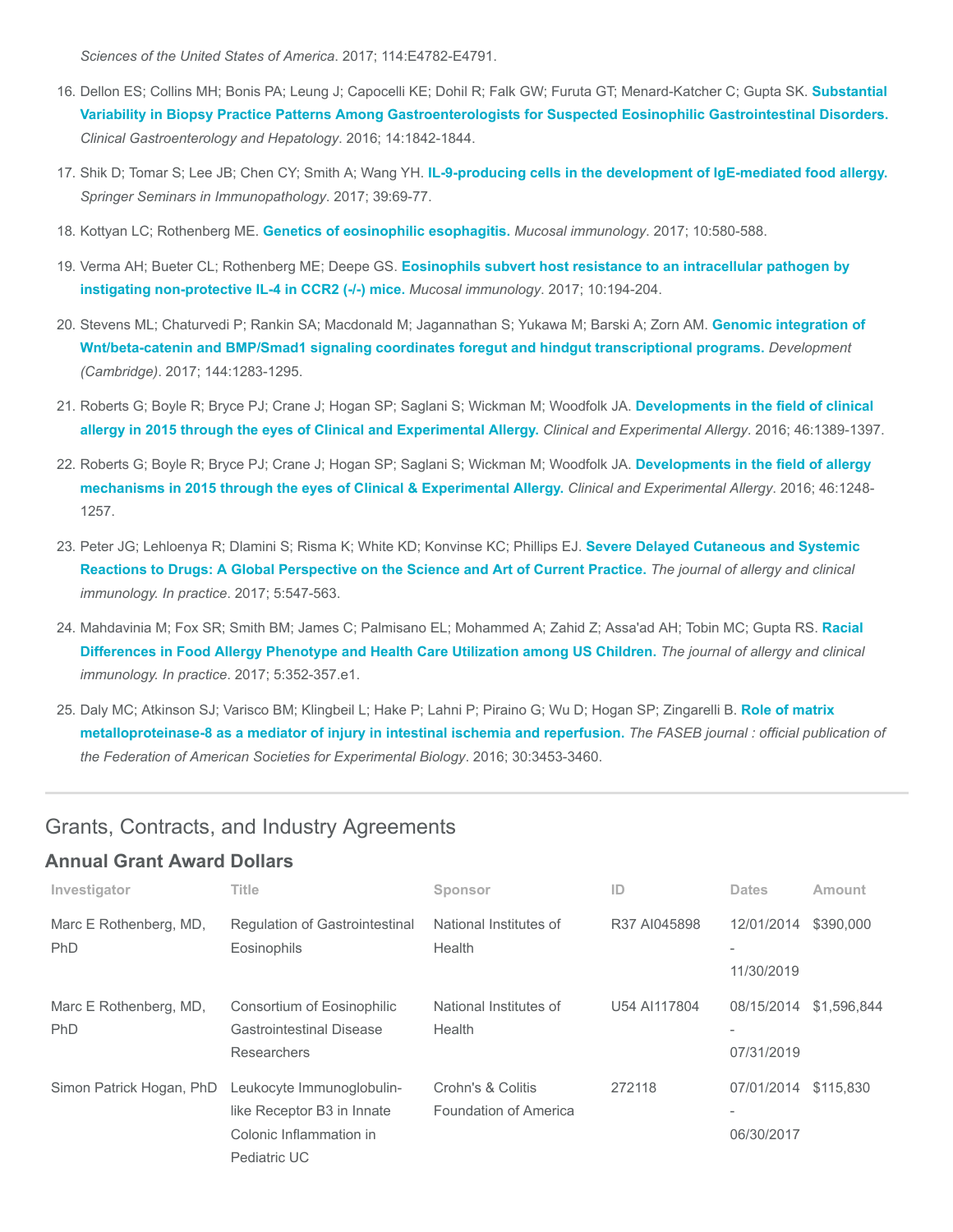| Marc E Rothenberg, MD,<br>PhD    | Comparative Efficacy of<br>Therapies for Eosinophilic<br>Esophagitis                                                   | Patient-Centered<br>Outcome Research Inst.                     | CER-1403-<br>11593   | 01/01/2015 \$877,202<br>12/31/2017 |                         |
|----------------------------------|------------------------------------------------------------------------------------------------------------------------|----------------------------------------------------------------|----------------------|------------------------------------|-------------------------|
| Yui Hsi Wang, PhD                | IL-9-Producing Mast Cell<br>Precursors and Food Allergy                                                                | Department of Defense                                          | W81XWH-15-1-<br>0517 | 09/30/2015 \$546,000<br>09/29/2018 |                         |
| Yui His Wang, PhD                | Simon Patrick Hogan, PhD Food Allergy and Goblet Cell<br>Antigen Passages                                              | National Institutes of<br>Health                               | R01 AI112626         | 05/04/2015 \$480,858<br>04/30/2020 |                         |
| Ting Wen, PhD                    | Defining Esophageal<br>Lymphocyte Phenotype and<br>Function in Eosinophilic<br>Esophagitis                             | Am Partnership for<br>Eosinophilic Disorder                    | Wen_Apfed            | 07/01/2015 \$50,000<br>06/30/2017  |                         |
| Simon Patrick Hogan, PhD         | Vascular Endothelium-C-Abl<br>Kinase Axis Underpins the<br>Onset of a Severe Food-<br>induced Anaphylactic<br>Reaction | Food Allergy Research &<br>Education, Inc                      | FARE_Hogan           | 07/01/2015 \$150,000<br>06/30/2020 |                         |
| David Morris, MD                 | Immunology/Allergy<br>Fellowship Training Grant                                                                        | National Institutes of<br>Health (University of<br>Cincinnati) | T32 AI060515         | 09/01/2014 \$7,850<br>09/01/2016   |                         |
| Marc E Rothenberg, MD,<br>PhD    | Genetic and Immunological<br>Dissection of Eosinophilic<br>Esophagitis                                                 | National Institutes of<br>Health                               | R01 AI124355         | 09/01/2015 \$555,000<br>02/29/2020 |                         |
| <b>Jared Travers</b>             | Role of Nuclear IL-33 in<br>Mucosal Inflammation                                                                       | National Institutes of<br>Health                               | F30 DK109573         | 04/01/2016 \$36,257<br>03/31/2018  |                         |
| Amal H Assa'ad, MD               | <b>FARE Clinical Center of</b><br>Excellence (CCE)                                                                     | Food Allergy Research &<br>Education, Inc                      | FARE_Assa'ad         | 06/30/2020                         | 07/01/2015 \$118,447.80 |
| Marc E Rothenberg, MD,<br>PhD    | The Expression and Function<br>of CD300f in Adipose Tissue<br>Eosinophils                                              | <b>US-Israel Binational</b><br>Science Foundation              | 2015163              | 10/01/2016 \$10,692<br>09/30/2020  |                         |
| Andrew W Lindsley, MD,<br>PhD    | <b>ORMDL3</b> Enhances<br>Macrophage Function in<br>Asthma Pathogenesis                                                | Amer Acad of Allergy,<br>Asthma & Immunol                      | AAAAI_Lindsley       | 07/01/2016 \$80,000<br>06/30/2019  |                         |
| Huyen-Tran Nguyen, MD            | Immunology/Allergy<br>Fellowship Training Grant                                                                        | National Institutes of<br>Health (University of<br>Cincinnati) | T32 AI060515         | 07/01/2015 \$62,066<br>06/30/2017  |                         |
| Patricia C Fulkerson, MD,<br>PhD | Role of Aiolos in Eosinophilic<br>Asthma                                                                               | National Institutes of<br>Health                               | R01 AI130033         | 03/16/2017<br>02/28/2022           | \$390,000               |